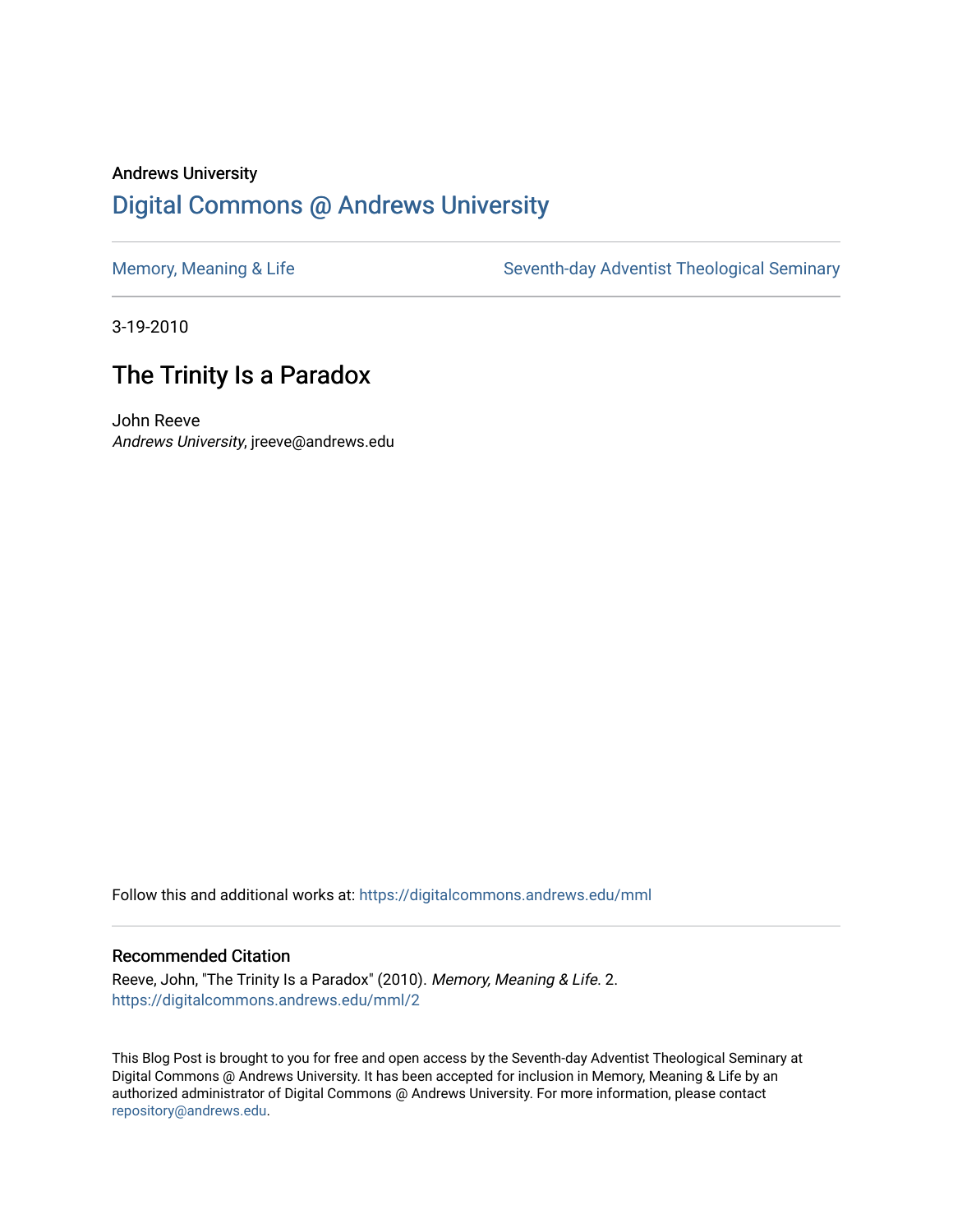The Wayback Machine - http://web.archive.org/web/20120512062513/http://www.memorymeaningfaith.org/blog/2010/…

# **[Memory, Meaning & Faith](http://web.archive.org/web/20120512062513/http://www.memorymeaningfaith.org/blog/)**

[Main](http://web.archive.org/web/20120512062513/http://www.memorymeaningfaith.org/blog) [About](http://web.archive.org/web/20120512062513/http://www.memorymeaningfaith.org/blog/about.html) [Archives](http://web.archive.org/web/20120512062513/http://www.memorymeaningfaith.org/blog/archives.html) March 19, 2010 **The Trinity Is A Paradox**



[T](http://web.archive.org/web/20120512062513/http://en.wikipedia.org/wiki/Joseph_Bates_%28Adventist%29)he conception of God as Trinity has always been both *central* and *problematic* to Christianity, yet "Three persons in one God" summarizes biblical revelation about the nature of the Godhead. Externally, this conceptualization of God has caused the other two monotheistic religions, Judaism and Islam, to accuse Christianity of being polytheistic. Internally, ever since the [early Christian Church](http://web.archive.org/web/20120512062513/http://atsjats.org/site/1/podcast/06_Trinity_Reeve_Early_Centuries.mp3) chose this Trinitarian formula to best express what the Bible revealed about God, no doctrine has seemed more essential to the Christian conceptualization of God. At the same time, the doctrine of the Trinity has been repeatedly attacked as an illogical misrepresentation of God by various determined minorities.

# **The Adventist Shift To Trinitarianism**

In early nineteenth century America, the [Christian Connection,](http://web.archive.org/web/20120512062513/http://en.wikipedia.org/wiki/Christian_Connection) a small denomination which for a time counted Joseph Bates and James White among its ministers, was one such anti-Trinitarian minority. As leaders in the little flock that grew and eventually organized into the Seventh-day Adventist Church, Bates and White contributed to an [anti-Trinitarian overtone](http://web.archive.org/web/20120512062513/http://www.auss.info/auss_publication.php?pub_id=1055&journal=1&cmd=view&hash=) in the formative years of the movement. Over time, however, this early aversion to Trinitarian theology

was replaced with the recognition that though the scriptures do not use the term *Trinity*, the descriptions of God given in Scripture call for just such a conception. So during the 1890s, when the Adventist understanding of Jesus Christ was heightened and *[The Desire of Ages](http://web.archive.org/web/20120512062513/http://www.auss.info/auss_publication.php?pub_id=1065&journal=1&cmd=view&hash=)* was written, most Seventh-day Adventists [came to a Trinitarian understanding](http://web.archive.org/web/20120512062513/http://www.atsjats.org/publication_file.php?pub_id=240&journal=1&type=pdf) of God as Father, Son and Holy Spirit.

I believe it was a healthy process which caused many of the early Adventist leaders to initially reject the traditional doctrine of the Trinity. They viewed this doctrine as coming from tradition rather than from the Bible. Furthermore, some of them confused the Trinitarian formula of three persons in one God with the [modalistic](http://web.archive.org/web/20120512062513/http://en.wikipedia.org/wiki/Sabellianism) conceptualization of God as one person in three modes. Joseph Bates [wrote](http://web.archive.org/web/20120512062513/http://www.ministrymagazine.org/archive/2009/February/the-trinity.html) that he could never accept that Jesus Christ and the Father were one and the same person. This initial rejection set a healthy hermeneutic of not accepting Christian tradition as authoritative, but instead, only accepting doctrine as they understood it from the Bible. Thus, when the Adventist Church turned to a Trinitarian understanding of God, it was because they believed it to be the best representation of all that the scriptures revealed about God.

Such a shift in the conception of God has implications for how one relates to God, and also to how one perceives salvation. Viewing God as a Heavenly Trio of three equal persons making up a single Godhead has far-reaching ramifications for the doctrines of Christ, the Holy Spirit, and salvation and these will be discussions for future blog postings. I would like to focus here on the paradoxical Trinitarian formula of three in one and the ramifications this has regarding the place of human logic in the interpretation and systematization of revealed truths found in the Bible.

# **Revelation And Logic**

That three are one is a logical impossibility. It defies mathematical logic conceived as far back as Pythagorus. It also defies Aristotelian logic. Arius was right in asserting that you cannot logically conceive of the transcendent One as three. Plato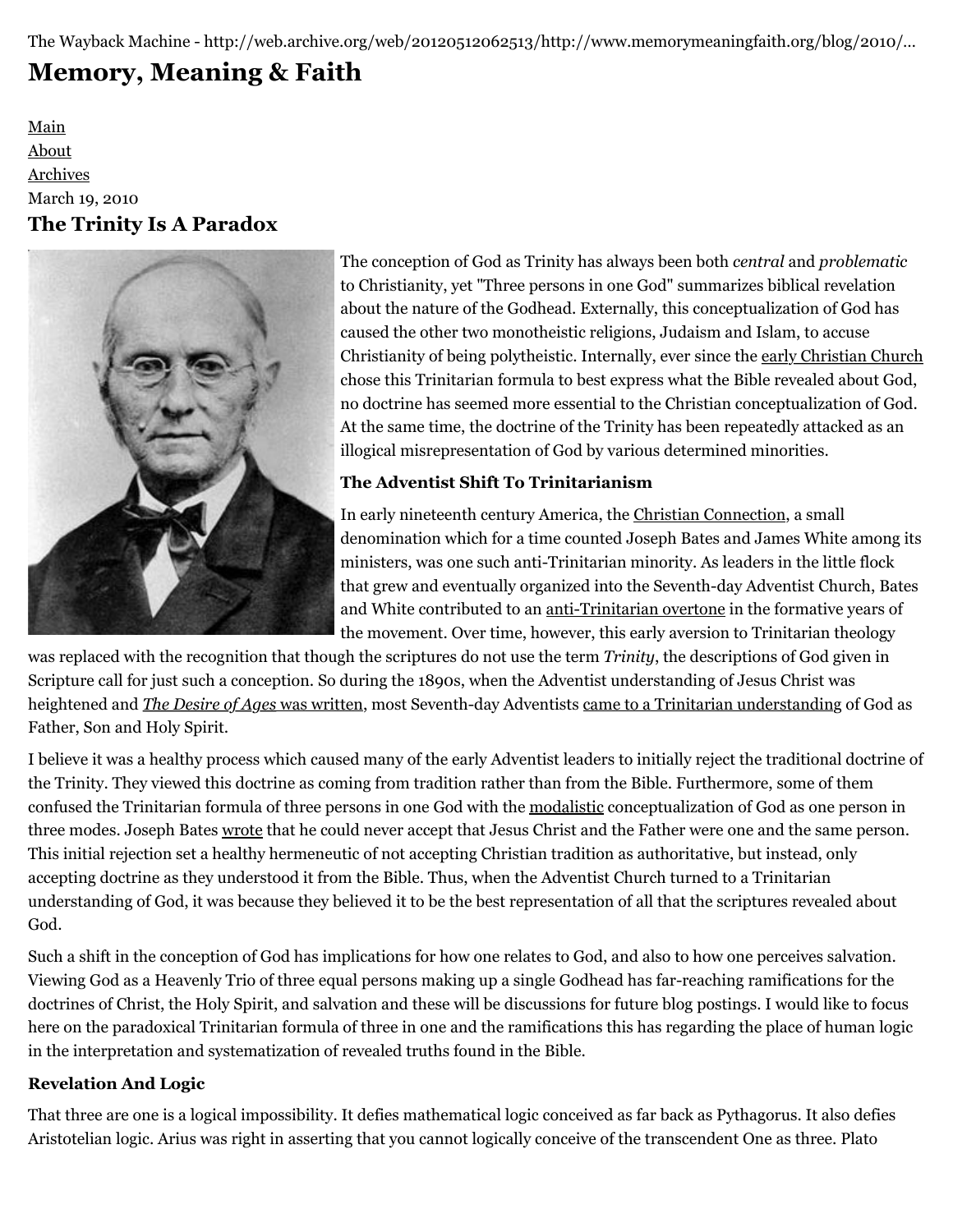conceived of the creative [demiurge](http://web.archive.org/web/20120512062513/http://en.wikipedia.org/wiki/Demiurge) who expressed divine immanence not as the indivisible One, but as the divisible, and decidedly subordinate and unequal, Two. So why did the early church conceptualize God as three in one?

First, and most simply, because the writers of the New Testament so clearly portrayed Jesus Christ as God along with the Father. Further and deeper exploration of the biblical teaching finds both the oneness and the threeness of God in Scripture. The oneness is clear in passages like [Deut 6:4,](http://web.archive.org/web/20120512062513/http://www.biblestudytools.com/nas/deuteronomy/6-4.html) which the Jews use as their *shema*, or daily prayer, "Hear oh Israel, the Lord our God, the Lord is one." The threeness can be seen in passages like the baptism of Christ in [Matt 3:16, 17](http://web.archive.org/web/20120512062513/http://www.biblestudytools.com/nas/matthew/passage.aspx?q=Matthew+3:16-17), where the Father, [the Son and the Spirit are individually described as simultaneously active. It is also evident in the great commission in Matt](http://web.archive.org/web/20120512062513/http://www.biblestudytools.com/nas/matthew/28-19.html) 28:19, where Jesus commands his disciples to make disciples and baptize them "in the name of the Father, the Son and the Holy Spirit." This became the standard benediction in the Christian Church. Thus two great prayers from the Bible, the *shema* and the benediction, describe God as one and as three

In spite of human logic, the Bible insists that God is one and that God is three. Do we give priority to logic or revelation?

# **Trinity: Solution Or Paradox?**

Expressed this starkly, I must conclude that I will follow revelation before logic. Any other answer creates a theology built from the bottom up, a human understanding based on perception and analogy. On the other hand, placing divine revelation before logic allows for a theology revealed from above, from God's self-revelation. Granted, this revelation comes through human agents and human language so that we are but "seeing through a glass darkly," and "knowing partially" ([1 Cor 13:12](http://web.archive.org/web/20120512062513/http://www.biblestudytools.com/nas/1-corinthians/13-12.html)); yet I would rather see partially the true God who is far above human conception than to claim a full view of a humanly constructed divinity. I'll take God's self-revelation through human agents rather than my own faulty and incomplete logic any day.

Thus, the early church faced the revealed paradox that God is one, and yet God is three. They did not resolve the paradox. They simply *named* it.

*Trinity* is not a solution. It is simply a one-word designation that holds the paradox intact: Three in one, our Triune God.

Posted by [John W. Reeve](http://web.archive.org/web/20120512062513/http://profile.typepad.com/jreeve) on March 19, 2010 in [Church History,](http://web.archive.org/web/20120512062513/http://www.memorymeaningfaith.org/blog/church-history/) [Historical Theology](http://web.archive.org/web/20120512062513/http://www.memorymeaningfaith.org/blog/theology/) | [Permalink](http://web.archive.org/web/20120512062513/http://www.memorymeaningfaith.org/blog/2010/03/the-trinity-is-a-paradox.html)

[Save to del.icio.us](http://web.archive.org/web/20120512062513/http://del.icio.us/post)  $\vert$ 

# **Comments**

**N** You can follow this conversation by subscribing to the [comment feed](http://web.archive.org/web/20120512062513/http://www.memorymeaningfaith.org/blog/2010/03/the-trinity-is-a-paradox/comments/atom.xml) for this post.

I have a hypothesis that without an initial rejection of the Trinity, Adventism would have had more difficulty developing a Sanctuary doctrine that conceived on God in one part of heaven and Jesus in another. I would support this by pointing to early Christianity where the doctrine of the Trinity developed after Jesus went back to be with his Father, not while Jesus was on earth and the Father in heaven. It seems that to conceive of three in one we need God to be together, and any separation/distinction between the three makes the oneness difficult to conceive.

So regarding paradox and the sanctuary doctrine, in the NT Jesus is at the right hand of the Father since his ascension but according to sanctuary typology and prophecy he did not enter the Father's presence until 1844. Is this a scriptural paradox, like the trinity? What criteria should we use to determine which proposed paradoxes are correct?

# Posted by: [David Hamstra](http://web.archive.org/web/20120512062513/http://profile.typepad.com/davidhamstra) | [March 19, 2010 at 06:05 PM](http://web.archive.org/web/20120512062513/http://www.memorymeaningfaith.org/blog/2010/03/the-trinity-is-a-paradox.html?cid=6a01287656f488970c01310fbdcda9970c#comment-6a01287656f488970c01310fbdcda9970c)

Adventists today have a tendency to emphasize the threeness over the oneness of God. I can't decide whether that is a holdover from the literally physical conceptualization of the Father and Jesus by James White and Joseph Bates or whether it is more connected to the "heavenly Trio" of Ellen White. Either way, a literally physical conception of God would also be inolved in what you describe, David. I don't know how one would substantiate such a connection without a careful linear study of the shifts in the conceptualization of God through the Church papers over decades.

Posted by: [John W. Reeve](http://web.archive.org/web/20120512062513/http://profile.typepad.com/jreeve) | [March 20, 2010 at 06:54 PM](http://web.archive.org/web/20120512062513/http://www.memorymeaningfaith.org/blog/2010/03/the-trinity-is-a-paradox.html?cid=6a01287656f488970c01310fc2901e970c#comment-6a01287656f488970c01310fc2901e970c)

We easily recognize that the High Priest in the Earthly Sanctuary was an object lesson about Christ as HIGH PRIEST of the HEAVENLY SANCTUARY. Therefore, we have come to understand that there is no perfect match between the drama of the earthly holy places and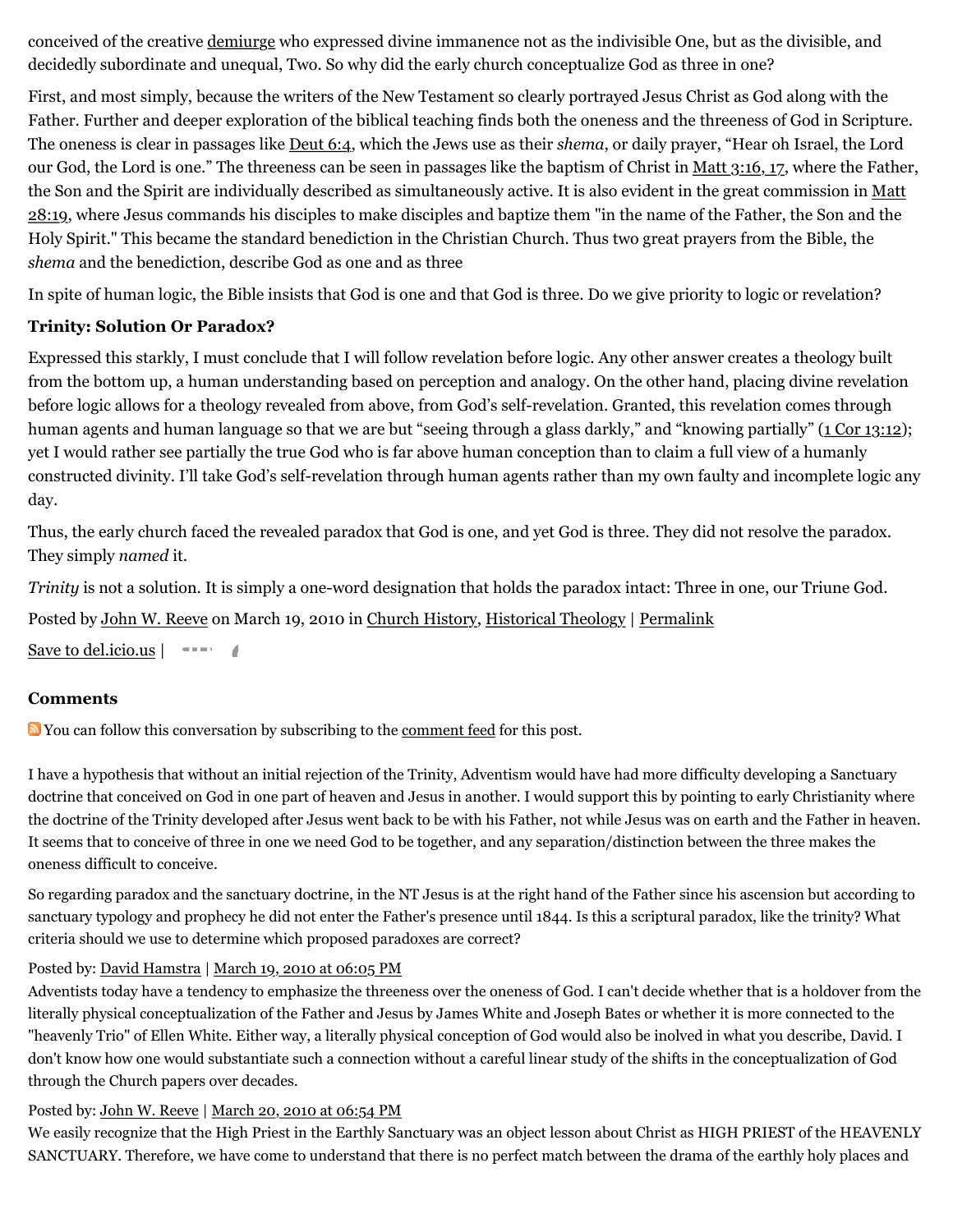the drama of the heavenly holy places. For example, the earthly priests offered many sacrifices. Christ offers only one.

What has not been so easy for us is to recognize that the ministry of Christ as High Priest in the Heavenly Sanctuary is also a dramatic object lesson for us and for un-fallen angels. Therefore, we tend to overlook the fact that there is no perfect match between the drama of the heavenly places and the internal dynamics of the relations of the heavenly trio.

If I might stretch my sanctified imagination a bit. The Father, Son, and Spirit dwell in ultimate communion which is invisible to even un-fallen angels. At the same time, that communion is revealed in ways we can understand through the sanctuary services in heaven and on earth.

Furthermore, surely the Spirit was already on earth before Christ was dramatically installed as Priest in heaven and sent the Spirit forth on the day of Pentecost. And surely, as David Hamstra wrote, Christ was "at the right hand" of the Father before His transition in the Heavenly Sanctuary drama from the Holy Place to the Most Holy Place.

Posted by: [Martin Hanna](http://web.archive.org/web/20120512062513/http://cosmicchristconnections.blogspot.com/) | [March 20, 2010 at 07:59 PM](http://web.archive.org/web/20120512062513/http://www.memorymeaningfaith.org/blog/2010/03/the-trinity-is-a-paradox.html?cid=6a01287656f488970c0120a95bd631970b#comment-6a01287656f488970c0120a95bd631970b)

"Either way, a literally physical conception of God would also be inolved in what you describe, David."

I think that's what the incarnation introduced to Christianity. The incarnation basically forced the development on the doctrine of the trinity. Would you agree?

"I don't know how one would substantiate such a connection without a careful linear study of the shifts in the conceptualization of God through the Church papers over decades."

That's correct. I suppose all I'll ever have is a hypothesis, unless I'm able to interest someone else in taking such a project on.

Posted by: [David Hamstra](http://web.archive.org/web/20120512062513/http://profile.typepad.com/davidhamstra) | [March 21, 2010 at 10:56 AM](http://web.archive.org/web/20120512062513/http://www.memorymeaningfaith.org/blog/2010/03/the-trinity-is-a-paradox.html?cid=6a01287656f488970c01310fc53719970c#comment-6a01287656f488970c01310fc53719970c)

"What has not been so easy for us is to recognize that the ministry of Christ as High Priest in the Heavenly Sanctuary is also a dramatic object lesson for us and for un-fallen angels."

This is a very interesting claim that resonates with me, but how would one substantiate it from scripture?

Posted by: [David Hamstra](http://web.archive.org/web/20120512062513/http://profile.typepad.com/davidhamstra) | [March 21, 2010 at 11:00 AM](http://web.archive.org/web/20120512062513/http://www.memorymeaningfaith.org/blog/2010/03/the-trinity-is-a-paradox.html?cid=6a01287656f488970c01310fc53a92970c#comment-6a01287656f488970c01310fc53a92970c)

David said: I think that's what the incarnation introduced to Christianity. The incarnation basically forced the development on the doctrine of the trinity. Would you agree?

Yes, I would agree. In the early editions of The Spirit of Prophecy clear through to The Great Controversy White gives substantial credence to the idea that even the angels did not completely understand the role of the Son until the incarnation, especially after the cross. This sits well with the presentation of God's revelation through Christ in the early chapters of Hebrews.

Posted by: [John W. Reeve](http://web.archive.org/web/20120512062513/http://profile.typepad.com/jreeve) | [March 21, 2010 at 08:12 PM](http://web.archive.org/web/20120512062513/http://www.memorymeaningfaith.org/blog/2010/03/the-trinity-is-a-paradox.html?cid=6a01287656f488970c0120a9605439970b#comment-6a01287656f488970c0120a9605439970b)

David asked "...but how would one substantiate it from scripture?"

Is it too much of a leap to think that angels might learn something of the substance of faith by watching Jesus intercede on our behalf far beyond the realm of our limited human vision? Since their creation, they have always beheld the things of Heaven. How incredible must it seem to them, and difficult to fully grasp, that we, for all our inability to see either them or the realities of Heaven, yet believe.

Jesus told a rather doubtful Thomas, "Because you have seen me, you have believed...blessed are those who have not seen and yet have believed." John 20:29

Unfallen angels have never, and will never have to walk this journey that we do...a journey to a home we've never seen, our feet lit by the holy scriptures and the illumination of the Holy Spirit. But what a magnificent journey indeed...

Posted by: Joseph Nesbit | [March 23, 2010 at 10:44 PM](http://web.archive.org/web/20120512062513/http://www.memorymeaningfaith.org/blog/2010/03/the-trinity-is-a-paradox.html?cid=6a01287656f488970c01310fd40411970c#comment-6a01287656f488970c01310fd40411970c)

There are "trinities," of sorts, in various religions. This summarizes five:

Mahayana and Vajrayana vehicles of Buddhism speak of Trikaya, or three bodies: Nirmanakaya is the Buddha in human form, Sambhogakaya is celestial Buddha and Dharmakaya is the formless essence, or Buddha-nature. The Theravada primarily addresses the historic Buddha. The "Three Jewels" are the Buddha, the dharma (his teachings) and the sangha (the community of monks and nuns).

Christianity has its Trinity: Father, Son and Holy Spirit referring to God, Jesus Christ and their spiritual bond of unity (some say the Godhead). Interpretation of the essential nature of each, and their relationship, differed among the churches. In Christian mysticism, the three ways of the spiritual life are the purgative in being purified from sin, the illuminative in true understanding of created things,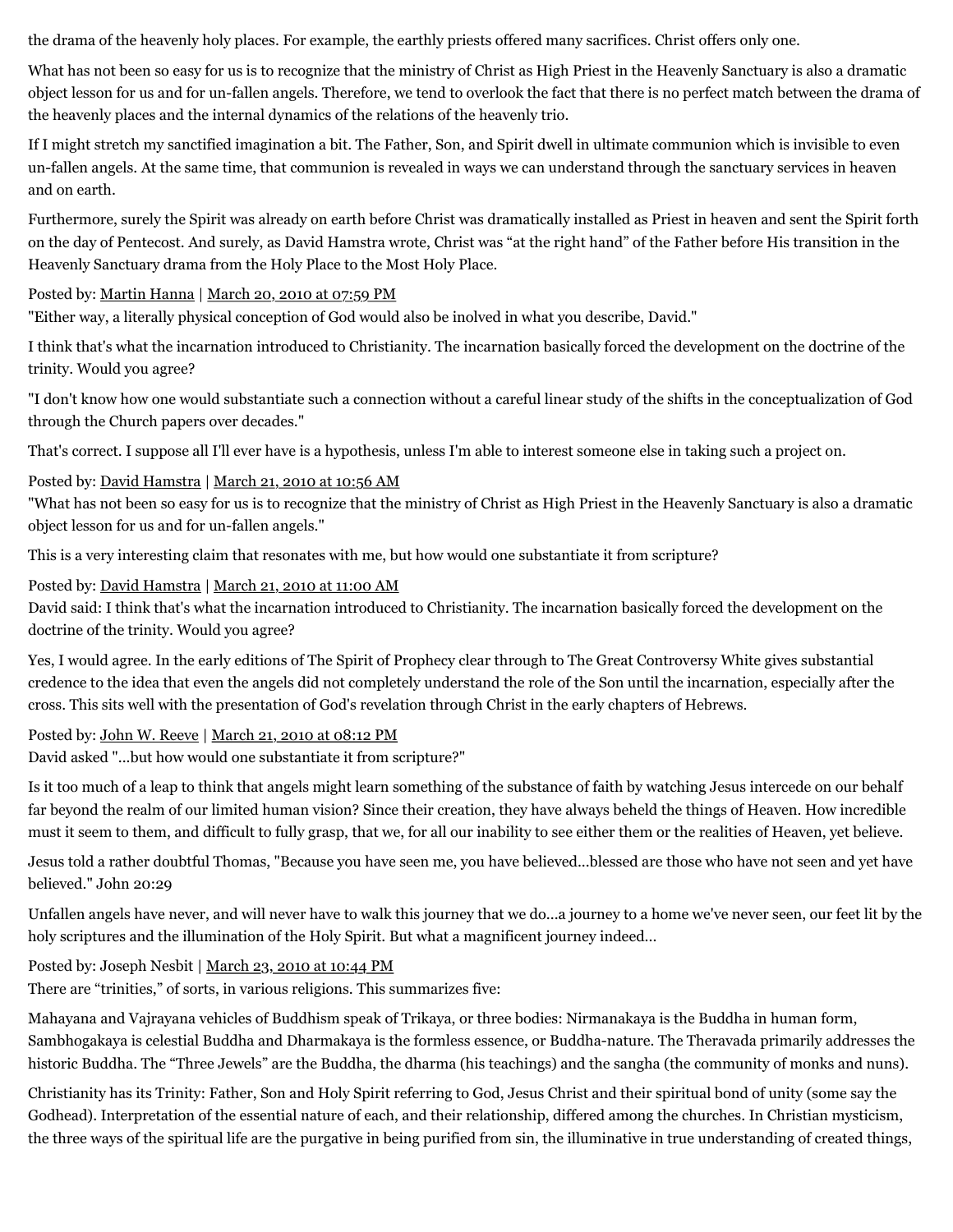and the unitive in which the soul unites with God by love.

Hinduism's trimurti are the threefold activities of Brahman: in Brahma as creator, in Vishnu as sustainer and in Shiva as destroyer. Saccidananda are the triune attributes or essence of Brahman: sat, being, cit, consciousness and ananda, bliss. The three major schools of yoga are bhakti, devotion, and jnana, knowledge and karma, the way of selfless action. Raja yoga can apply to, and integrate, all three in mental and spiritual concentration.

In Islam, nafs is the ego-soul, qalb is heart and ruh is spirit. Heart is the inner self [soul], hardened when it is turned toward ego and softened when it is polished by dhikr, remembrance of the spirit of Allah. This is a three-part foundation for Sufi psychology. Initiation guides them from shari`a, religious law, along tariqa, the spiritual path, to haqiqa, interior reality. It is a gradual unveiling of the Real.

In the Kabbalah of Judaism, sefirot – sparks from the divine – have three fulcrums to balance the horizontal levels of the Tree of Life: Da`at (a pseudo-sefirot) is knowledge combining understanding and wisdom; Tiferet is beauty, the midpoint of judgment and loving kindness; Yesod is the foundation for empathy and endurance. They also vertically connect, through the supreme crown, the infinite and transcendent Ein Sof with its kingdom in the immanent Shekhinah.

(quoted from "the greatest achievement in life," my e-book at [http://www.suprarational.org](http://web.archive.org/web/20120512062513/http://www.suprarational.org/) )

#### Posted by: [Ron Krumpos](http://web.archive.org/web/20120512062513/http://www.suprarational.org/) | [March 26, 2010 at 02:42 PM](http://web.archive.org/web/20120512062513/http://www.memorymeaningfaith.org/blog/2010/03/the-trinity-is-a-paradox.html?cid=6a01287656f488970c01310fe3c890970c#comment-6a01287656f488970c01310fe3c890970c)

#### A short review of THE TRINITY, Whidden, Moon, & Reeve

"In the spirit of the pioneers of the Seventh-day Adventist church, the authors of this book firmly hold the following conviction: if we cannot support any teaching biblically, we do not want it" (The Trinity pg. 10) "We will be very candid with our readers--if it is not biblical we do not want it, even if the vast majority of authorities in the religious world endorse it (including Adventist pioneers and the theologians of 'Babylon')." (The Trinity pg.11) "The only way for the pioneers in their context to effectively separate Scripture from tradition was to abandon every doctrine not clearly supported from the Bible alone. Thus they initially rejected the traditional doctrine of the Trinity, which clearly contained elements not evident in Scripture." (The Trinity pg. 202)

"To whom should we direct our petitions and adoration in personal devotions and corporate worship?...But what about direct prayer to the Holy Spirit? While we have no clear example of or direct command to pray to the Spirit in Scripture, doing so does have, in principle, some implicit biblical support. If the Spirit is indeed divine and personal and He interacts in all sorts of direct personal ways (bringing conviction, healing, transforming grace, granting gifts, etc.), it only seems logical that God's people can pray directly to and worship the Holy Spirit..."In sum--if the persons of the Godhead are truly one in nature, character, and purpose, then it seems only logical and practical to address appropriate petitions and praises to any one of the heavenly Trio at any given time and situation." (The Trinity pg. 272, 273 emphasis supplied).

I read this book with eager excitement, yet was sadly disappointed. The writers of this book seem disingenuous at least, or outright dishonest at worst. Is it really possible to claim strict Biblical "proof" of the modern Adventist version of the Trinity doctrine, while at the same time candidly admitting there is "no example of" anyone in the bible ever praying to or worshipping the Holy Spirit? Nor, is there any "direct command" anywhere in Scripture that we should worship or pray to the Holy Spirit! In other words no one in the entire Bible ever worshiped or prayed to the Holy Spirit, but we are all told to do it anyway! For many people, praying to and worshipping the Holy Spirit "seems logical and practical." Yet, praying to Mary and worshipping dead saints seems very logical and practical for over a billion people. Now, everyone is entitled to their own belief or opinion, but why try to cram this new speculative opinion about the Trinity down our throats? Some may say, "the writers of this book are not being dogmatic about their opinions and speculations, they are just trying to make sense of all the Trinity confusion." Yet, the practical definition of dogmatic dogmatism is when Pastors are fired, and laypersons disfellowshipped from Adventist churches because of variant interpretations of the "Trinity" as defined by the 28 Fundamental beliefs. If Adventist's are not required to strictly adhere to only one interpretation of the Trinity doctrine, then why make it a test of fellowship in the first place? In fact, the greatest irony of all is that "The Trinity" book belittles the early Adventist pioneer's non-trinitarian views while praising the development of modern Adventist trinitarianism as the only Biblical and legitimate form of the doctrine. Did you catch that? Modern Adventism claims that all Christian trinitarian creeds contain elements of "Greek philosophy," unbiblical speculation and human tradition. Therefore, modern Adventism cannot subscribe or endorse ANY Christian Trinity creed, and by definition, would be classified as non-Trinitarian by them all. Now that's irony. Even though modern Adventism has repudiated the non-trinitarian teachings of her founding fathers and evolved its own unique "Trinitarian" perspective, the Adventist church has always been non-Trinitarian.

COMMENT BY MODERATOR: While the substance of the questions raised in this post are generally fair, and will be responded to very shortly, we encourage those leaving comments not to gratuitously call into question the integrity and honesty of those with whom they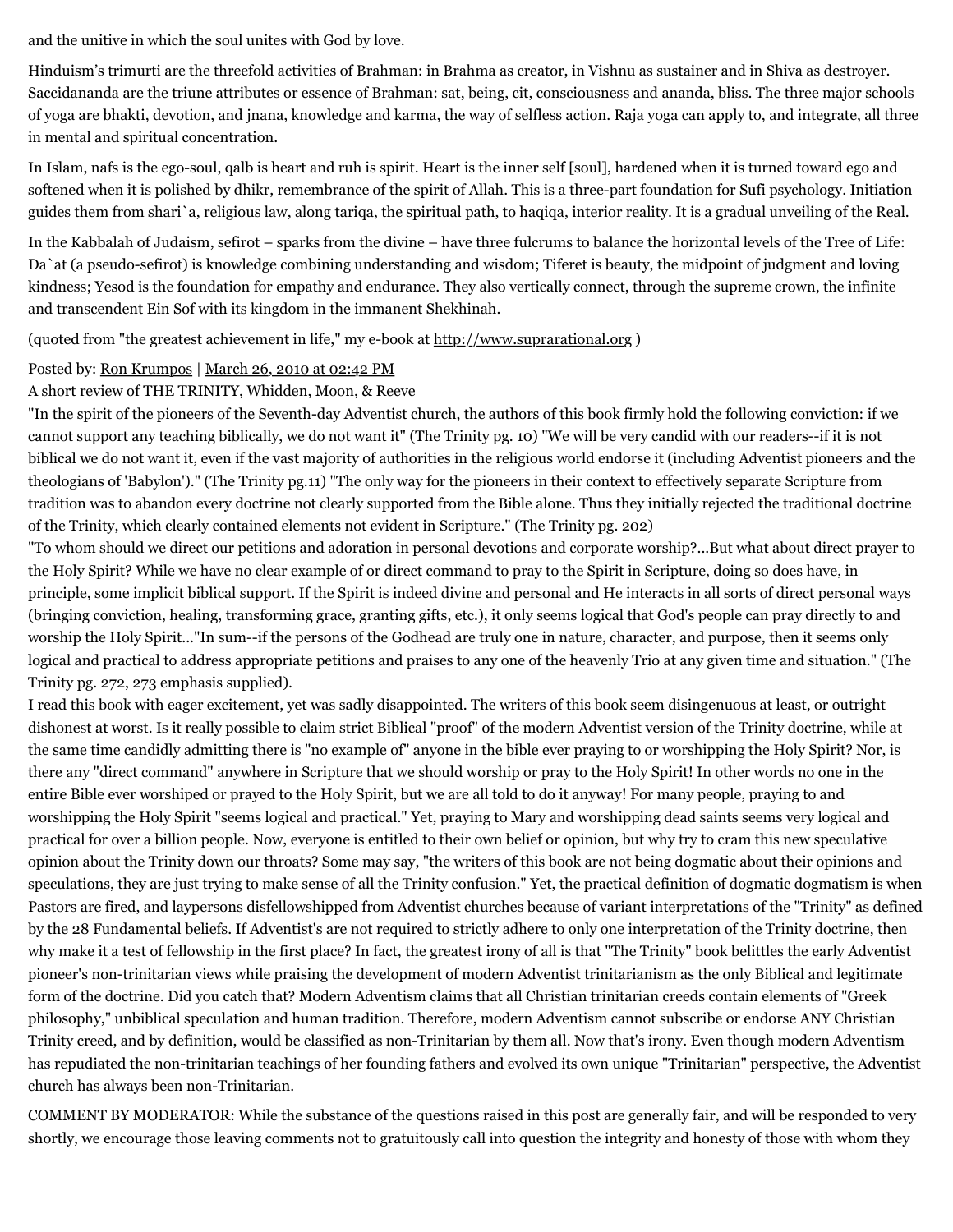disagree. Charges of being "dishonest," "disingenuous" or cramming opinions "down throats" are intemperate and not welcome on this site. This is a warning that any such future language will be edited, or the post taken down altogether.

#### Posted by: [bobbyb](http://web.archive.org/web/20120512062513/http://profile.typepad.com/rolexoguy) | [May 04, 2010 at 09:19 AM](http://web.archive.org/web/20120512062513/http://www.memorymeaningfaith.org/blog/2010/03/the-trinity-is-a-paradox.html?cid=6a01287656f488970c0134805d060f970c#comment-6a01287656f488970c0134805d060f970c)

No, we can't deal here with our church possibly mistreating its members, but we can deal with our church's doctrines themselves. Now six months hence, let's look at this again....

We're not of the Nicene creed trinitarianism, since we reject "eternal generation" in any of its possible definitions - primarily neither erroneous, ongoing generation within the Nicene, formless substance of oneness (as it is defined), nor the one-off, point in eternity, begotten Sonship before creation as our pioneers published and taught, as a church.

The angels are sons of God, as was Adam (Job 38:7; Luke 3:38), by creation; Christians are the sons of God by adoption (Rom. 8:14, 15), but Christ is the Son of God by birth. The writer to the Hebrews further shows that the position of the Son of God is not one to which Christ has been elevated but that it is one which He has by right." (E. J. Waggoner, 'Christ and His Righteousness', page 12, 1890)

"A complete offering has been made; for "God so loved the world, that he gave his only-begotten Son,"-- not a son by creation, as were the angels, nor a son by adoption, as is the forgiven sinner, but a Son begotten in the express image of the Father's person, and in all the brightness of his majesty and glory, one equal with God in authority, dignity, and divine perfection. In him dwelt all the fullness of the Godhead bodily." (Ellen G. White, Signs of the Times, 30th May 1895, 'Christ our complete salvation')

Does current teaching make as much sense?

The Handbook of SDA Theology affirms the Son is not begotten of the Father and this book "The Trinity" confirms that, as have other, recent publications: When our church history is checked, Jesus' Sonship is of course taught as begotten of the Father, the pre-incarnate Son of God having been the Word from the beginning. This is perhaps obvious to note, but leaves the question, especially after reading "The Trinity", of what sort of trinitarians we confess to be as a church, and why.

Father, Son and Holy Spirit have always been believed on in our church, so challenging "the trinity doctrine" among us isn't about reducing numbers but looking at the very doctrinal definitions of a "triune God", where one Being of God threatens both losing the personal distinctiveness of Father and Son and to impose tritheism on SDA trinitarianism. That God has one and only one begotten Son is in dispute. Jn 3:16 NKJV is somehow not adequate to teach this belief, yet Strong's hasn't changed its explanation, and SOP is strong & consistent in teaching this point. The personality of the Spirit is clarified beautifully by Ellen White, too, with that statement that he is a person as much as Father & Son but not a person exactly like them. No body, but their omnipresence - indeed.

What has happened to this simple confession?

Posted by: [ColinH](http://web.archive.org/web/20120512062513/http://profile.typepad.com/colin13) | [November 19, 2010 at 07:35 PM](http://web.archive.org/web/20120512062513/http://www.memorymeaningfaith.org/blog/2010/03/the-trinity-is-a-paradox.html?cid=6a01287656f488970c0134893cbceb970c#comment-6a01287656f488970c0134893cbceb970c)

"We're not of the Nicene creed trinitarianism, since we reject 'eternal generation' in any of its possible definitions"

Oh, really? Where is that in the Fundamental Beliefs?

# Posted by: BC | [November 25, 2010 at 09:05 PM](http://web.archive.org/web/20120512062513/http://www.memorymeaningfaith.org/blog/2010/03/the-trinity-is-a-paradox.html?cid=6a01287656f488970c0147e0288b2a970b#comment-6a01287656f488970c0147e0288b2a970b)

What if the revelation of God in three ways (The Creator, The Corporeal Revelation, and the Mind of Christ in us) is for our benefit of understanding and not definitive of God's existence?

# Posted by: David de la Vega | [November 27, 2010 at 03:09 AM](http://web.archive.org/web/20120512062513/http://www.memorymeaningfaith.org/blog/2010/03/the-trinity-is-a-paradox.html?cid=6a01287656f488970c0134898c29b6970c#comment-6a01287656f488970c0134898c29b6970c)

"The Creator, The Corporeal Revelation, and the Mind of Christ"? That's not Christian teaching. That's modalism, an ancient heresy. Christian teaching 1) baptizes "in the name of the Father, and of the Son, and of the Holy Spirit," 2) assumes a real conversation between Son and Father, in which the Son prays to the Father as to another and the Father speaks to and of the Son, 3) a real (and eternal) relationship of Fatherhood/Sonhood between them, and 4) a real sending by them of the Spirit, who 5) testifies of Christ, inspires our witness to the world, and causes us to cry out in prayer to the Father.

# Posted by: BC | [November 28, 2010 at 07:27 PM](http://web.archive.org/web/20120512062513/http://www.memorymeaningfaith.org/blog/2010/03/the-trinity-is-a-paradox.html?cid=6a01287656f488970c013489954100970c#comment-6a01287656f488970c013489954100970c)

BC, you illustrate the point of my question. Do we focus on the definition of the trinity to create doctrine in order to measure one another rather than living the revelation, "inspiring the witness to our world"?

# Posted by: David de la Vega | [November 30, 2010 at 08:52 AM](http://web.archive.org/web/20120512062513/http://www.memorymeaningfaith.org/blog/2010/03/the-trinity-is-a-paradox.html?cid=6a01287656f488970c0147e0432d77970b#comment-6a01287656f488970c0147e0432d77970b)

I don't know what it could mean to "live the revelation"--Jesus is the Word, and words are intelligible. He preached a message, and told us to preach it. We have to know what we're talking about to do that. And we have to make sure what we are saying is in accord with what he said.